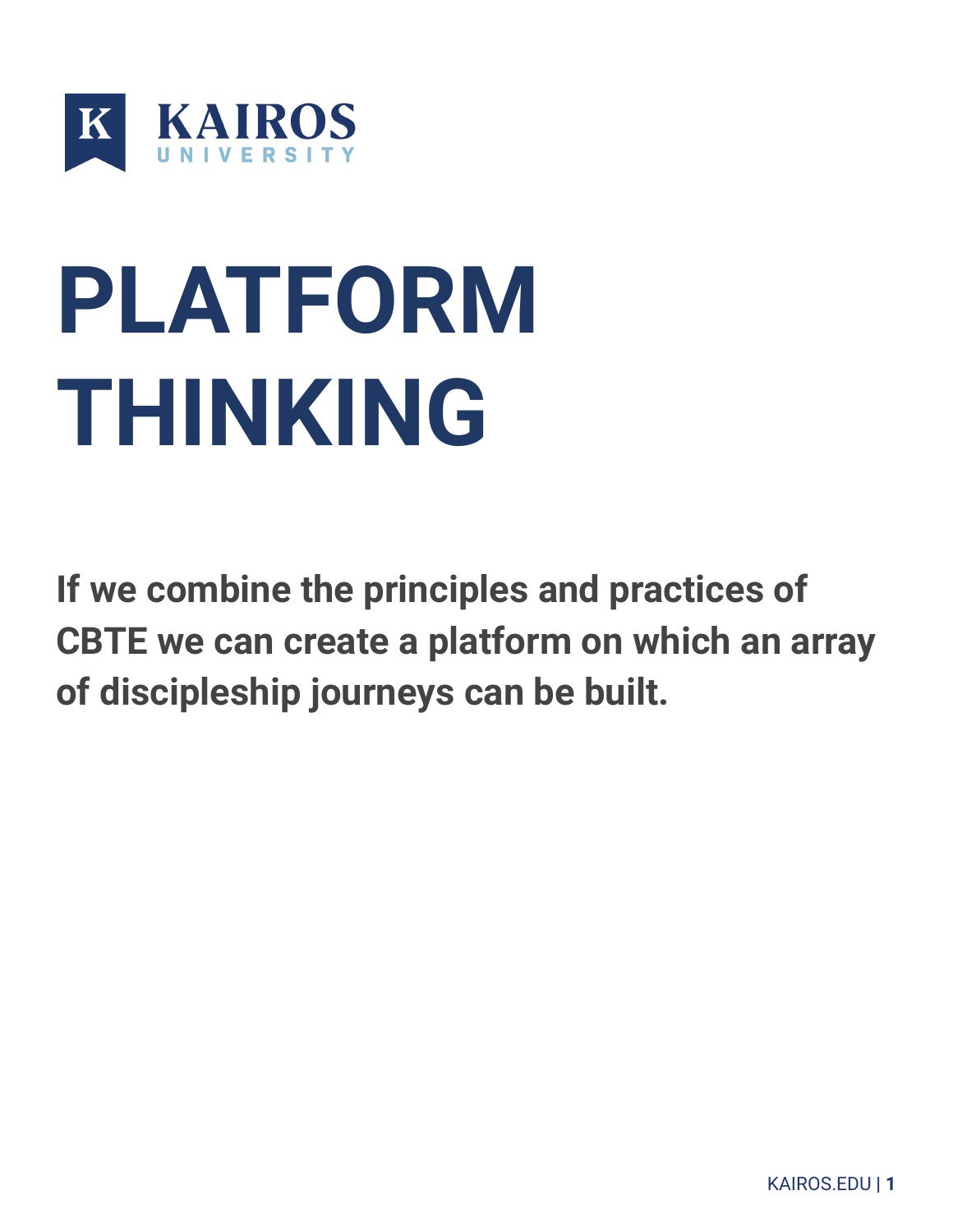

### <span id="page-1-0"></span>**TABLE OF CONTENTS**

| <b>CBTE AS A PLATFORM, PT. 1</b> |             |
|----------------------------------|-------------|
| <b>CBTE AS A PLATFORM, PT. 2</b> | $\mathbf 4$ |
| <b>CBTE AS A PLATFORM, PT. 3</b> | 6           |

*Written by Greg Henson, President, Sioux Falls Seminary*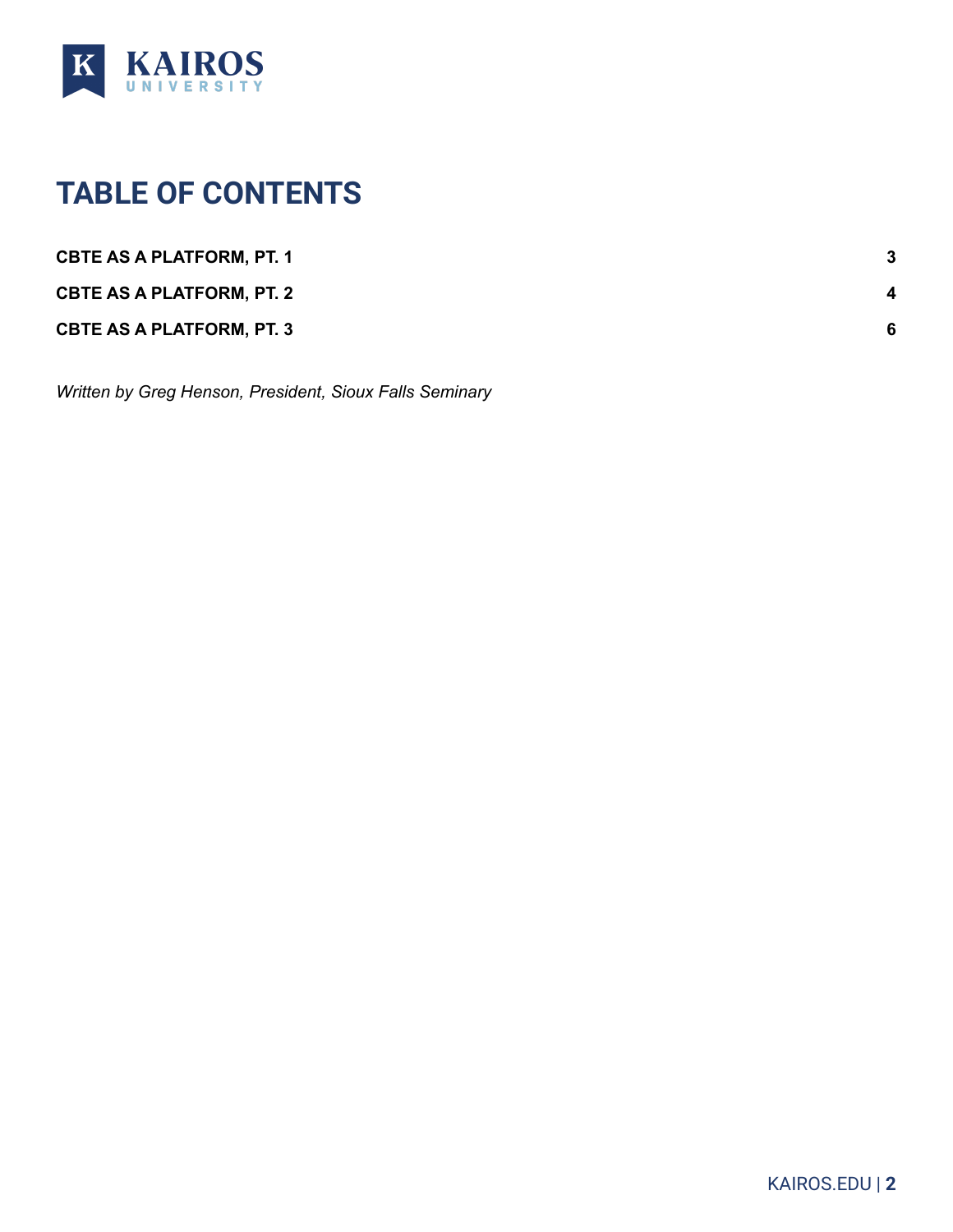

## <span id="page-2-0"></span>**CBTE AS A PLATFORM, PT. 1**

There are three aspects of a platform that are important to understand: the operational or business model, the power structure, and the educational philosophy. The first two aspects are true of most platforms. The last one is particular to how Kairos functions as a platform. Throughout this white paper, I will review these three aspects of a platform—starting with the operational/business model.

#### **The Operational/Business Model**

The contemporary conception of a platform tends to be related to software or technology. One could argue that the evolution of the software platform has significantly impacted the trajectory of technological development. As Jeff Jarvis, author of *What Would Google Do*, wrote, "The most successful enterprises today are networks . . . and the platforms on which those networks are built." Uber, AirBnB, iOS, MacOS, Windows, Instagram, Netflix, Amazon–all of them are platforms.

I could spend a lot of time trying to explain the nuances of a software platform. Instead, let me share a brief explanation from Ryan Sarver. He explains why Apple's creation of the iOS platform, the software that runs the iPhone, created such a stir. By becoming a platform, they enabled developers to build applications that would make their devices more valuable to users, thus selling more devices. As more devices were sold, it created more revenue potential for app developers, thus drawing more developers to iOS. This created a very powerful network effect that drove growth on both sides of the business (developers and users) wherein development on one side directly benefited the other. In essence, a platform enables everyone in the network to progress toward stated goals relevant to his or her context.

In perhaps more simple terms, a platform is a system built around the interaction of people, businesses, institutions, etc. who create resources that are used on the platform (let's call that group creators or developers) and people who use or participate in those resources (let's call this group users or participants). For Uber, that means the drivers are creating resources (cars that are available to be rented) and passengers are the users or participants who engage with those resources. Uber's role is to steward the interactions between those drivers (the creators or developers) and passengers (the users or participants).\*

Imagine with me, then, a system of theological education designed to be a platform. Not a software platform, though software will no doubt be involved, but a "people-and-process-based" platform. Rather than a seminary thinking of itself as a place where students must go and a place from where they must be sent, the seminary would serve as a connector between students and their vocations, learning experiences and their participants, learning experience creators and their sojourners, and/or vocational contexts and their needs.

As a platform, a system of theological education creates value for students by allowing them to engage in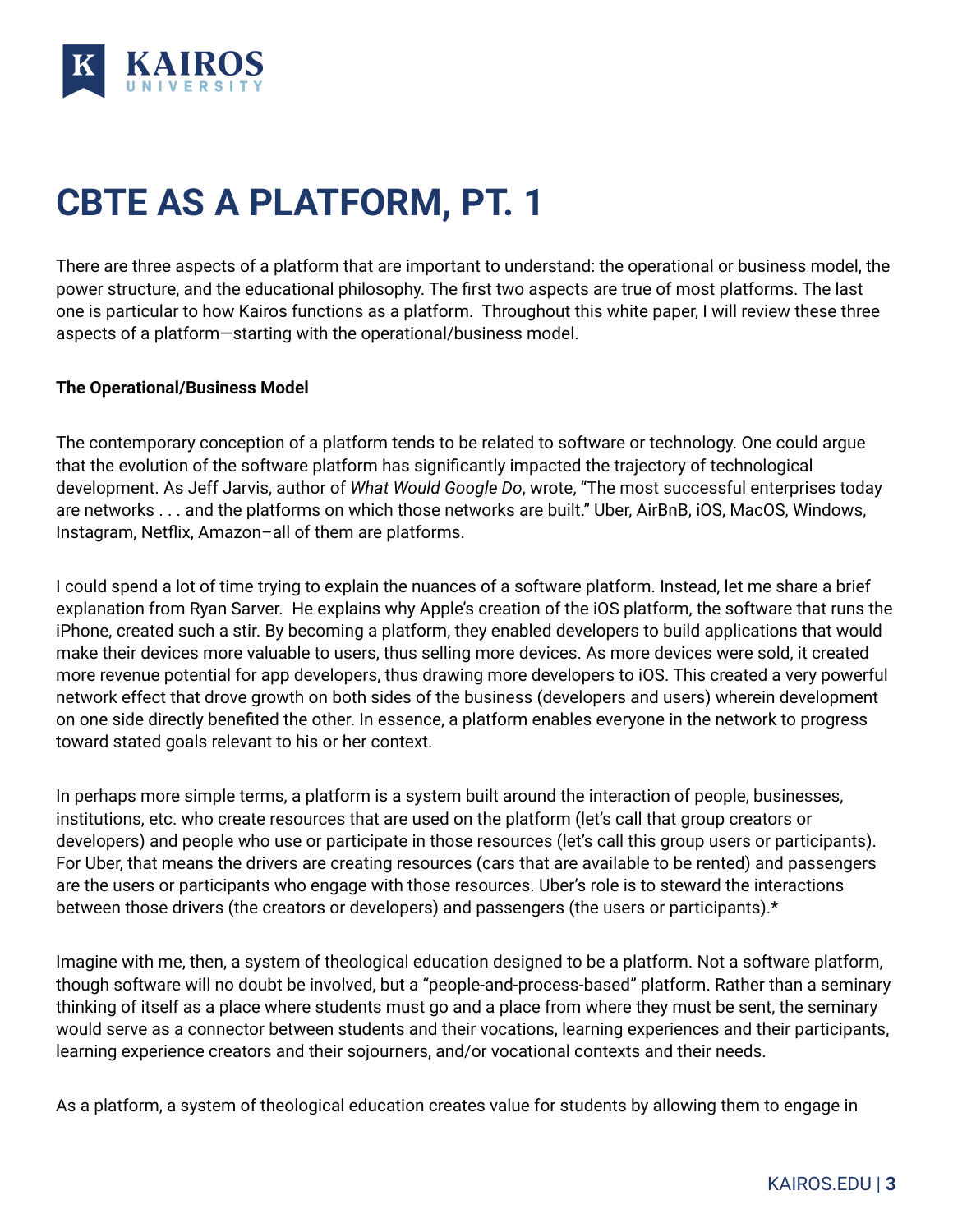

learning that is informed by their contexts and vocations. At the same time, the system of theological education works with partners who can walk alongside students. Such a system creates value for everyone involved. The role of the seminary, then, is to steward the creators and the participants.

As a result, more individuals engage in theological education because they are able to connect to something that matters to them and be shaped in the crucible of real life. Likewise, ministries, businesses, kingdom-minded partner organizations, and mentors become a network to serve a growing and diverse group of students. The platform builds value for every part of the network. That is to say that "all ships rise" when the tide of the network rises. Students have more access to transformational journeys of discipleship that are informed by their vocational needs and contexts (rather than apart from them), while those who are invested in developing followers of Jesus have new ways to engage and interact with people who value those resources. In this approach to theological education wherein the school is a steward of a platform rather than the sole provider of educational content, formational experiences, and practical tools, the school must come to grips with a new power structure – one that seeks to inform a way of being. [Back](#page-1-0) to top.

## <span id="page-3-0"></span>**CBTE AS A PLATFORM, PT. 2**

#### **Power Structures in a Platform**

At times, seminaries have tended to extract rather than to add value for others within the system of theological education. Our approach to theological education tended to assume a certain level of competition, a certain "rightness" to how we did things, and a certain institutional nature of theological education. As a result, our power tends to extend into every aspect of a student's educational journey. We tended to privilege one context or standards of excellence over all others (usually our context). Over time, power became more and more confined into the hands of a few aspects of the institution, and those are the aspects we tended to preserve at all cost. While our work as seminaries is extremely valuable, one could argue that, when we take this conventional approach, the value of a seminary doesn't extend very far into the broader church.

Platforms invite us to think differently about power. Rather than seeking to control every aspect of a participant's interaction, platforms seek to empower both participants and creators by giving each significant levels of power that were once reserved for a few.

For example, when Apple created the first iPhone, it also created every single app that could be used on the phone. It controlled every aspect of an individual's interaction with the phone. Doing this allowed it to control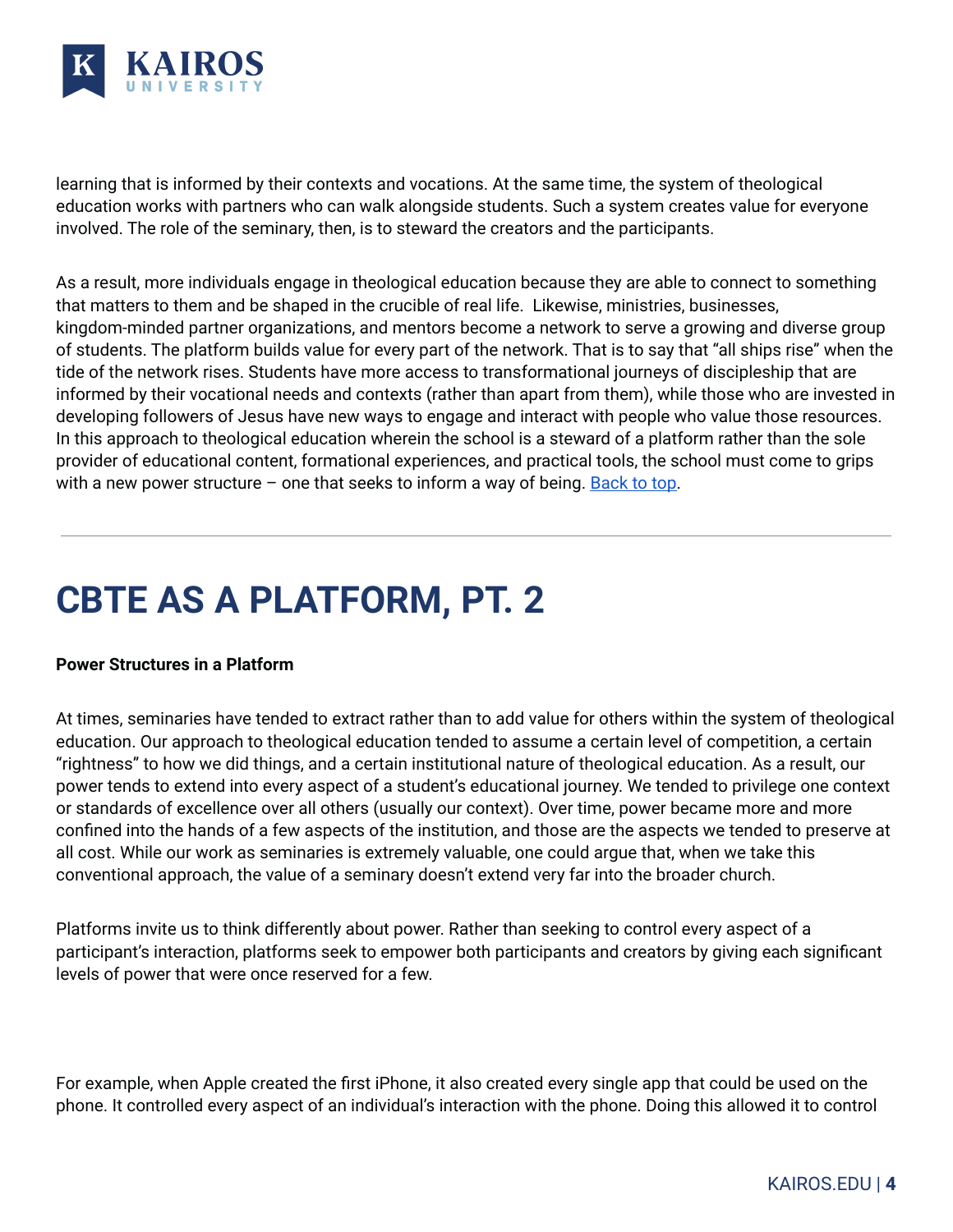

the look and feel of every single tap and swipe on the phone; to control what people could and could not do on the phone; to control the path people took to accomplish tasks on the phone. When it turned and created the iOS platform, it lost control of most of those things. No longer could it control the look and feel of everything (that is why some apps look great and work well and others are terribly designed and don't function). No longer could it control the path people took to accomplish tasks. Adopting a platform approach empowered 1) the people who used iOS to have control of what apps they used and how they used them and 2) the developers to have control over what apps they built and how those apps functioned.

Interestingly, when it adopted a platform approach, Apple's control diminished but its influence increased. By focusing on hardware (the actual phone), Apple gave away a lot of control and power including the tools developers use to make apps, the ways they share them with the world, and the means by which financial resources are shared across the platform. In turn, Apple gained an opportunity to be part of a larger community.

In our experience, when we focus on thinking of theological education as a platform, we see the same things happen. Our approach in Kairos invites us to give away a lot of power and control while, in turn, allowing us to be part of a broader community – one that participates in what God is doing in and through the Body of Christ. For theological education to function as a platform, we must embrace what Paul writes in 1 Corinthians 3:9, "we are coworkers in God's service."

In practice, that means we move from thinking of voices outside the walls of the seminary as "contributors" to thinking of them as "creators." Currently, the opposite is true. The power dynamics of modern higher education tend to reinforce, rather than breakdown, walls. These dynamics exist within a structure that hears and attends to particular voices while other important voices are marginalized. As a result, power is held within and wielded by those who have historically been heard, therein reinforcing walls and a tendency to impose their privileged context. And power protects itself and stays confined within the institution.

CBTE invites us to be coworkers. In this power dynamic a multiplicity of equal voices is present, and the platform empowers those voices to create fresh expressions of integrated learning. In short, we move from having one group of people decide what should be created and displayed to distributing the power and privilege to create art and to put it on display. In this paradigm, Kairos focuses on the process students and partners use to define, evaluate, and affirm mastery (the "hardware"), the tools developers use to invite students to participate in their fresh expressions of theological education, and the means by which financial resources are shared across the platform. In doing so, the authority and influence we have is rooted not in the fact that we are an "institution" or "faculty" or "administrators" but rather in the relationships we have with students, participants, creators, partners, mentors and developers. This collaborative relationship leads to the educational philosophy that must be in place in order for Kairos to function as a platform for, rather than a place of, theological education. [Back](#page-1-0) to top.